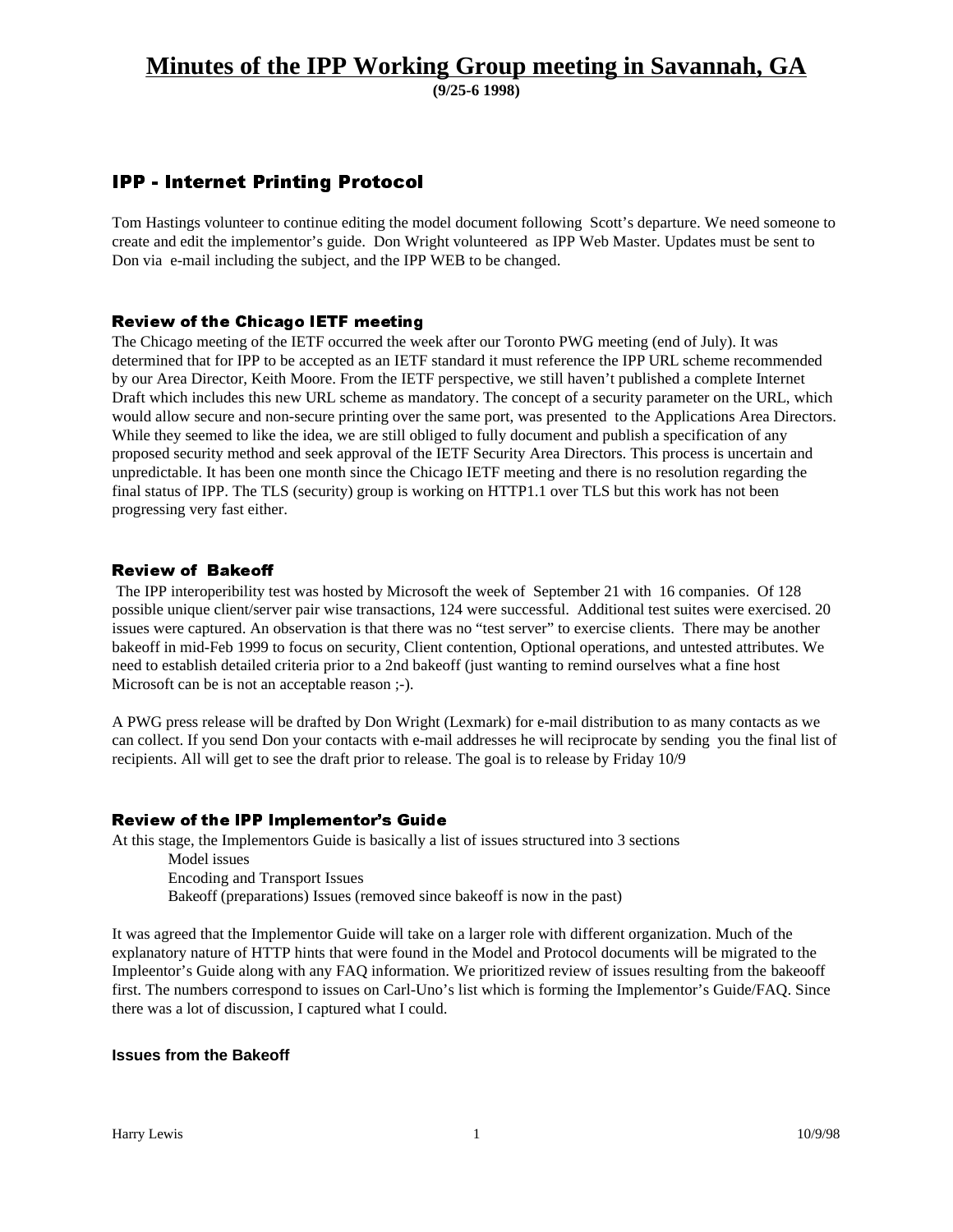**(9/25-6 1998)**

1.10 - **Case sensitive issues in the URL**. We agree that parts of the URL may be case sensitive and IPP implementations should not change the case. We agreed not to mandate lowercase URLs but this is recommended wherever possible. Server should also be case insensitive if possible. (Note, these agreements were somewhat later revised at the 10/7 conference call to de-emphasize the recommendations for lower case and emphasize the possibility of case sensitivity in path name parts of the URL).

## 1.11 - **Some implementations do not send an HTTP response to the Cancel-Job operation**.

This would be considered a bug and should be fixed in the implementation.

## 1.12 - **What should happen when there is an attempt to CANCEL a completed job?**

 In one place, the model document says you should be able to cancel a job ANYTIME after creation. In another place, the model document says that it's an error if you try to cancel while the job is already in a completed state.

If the job object no longer exists the response to a CANCEL is "no such job". If you issue a cancel and it's too late to do the cancel, you should not say the job was canceled . This is an error.

Right now, only an administrator can set a job to retain. Also, only the administrator can purge jobs from being retained. Canceling a job does not purge a job from the retained state. There is still a lot of confusion about job history, retention states etc.

### 1.14 - **Recommendation that "queued job count" be implemented by all servers**.

Microsoft's client relies on this attribute and support for it will improve nteroperability.

### 1.15 - **Does "queued-job-count" include pending-held jobs?**

After a lot of debate... Yes. What we really need is a new attribute to also show ACTIVE jobs. This could be added in a future version of IPP.

## 1.16 - **What if there is an empty job templet attribute group in a Print-Job request**?.

If client is doing print job and has no job templet attributes to send does it still need to send the job templates tag?

The client Optionally supplies a set of job templet attributes. Place holder in protocol packet for where the job templet attributes go. Recommend NOT to send a group tag if the group is empty. But servers must accept empty templates and must be able to handle the absence of templets.

#### 1.17 - **May an IPP server omit empty groups if there are no attributes to return?**

If you have no attributes you should not send the tag. Receiver must handle empty or absence. Except Get-Jobs response. See protocol specs. No change.

#### 1.18 - **Unsupported attributes should be returned in the unsupported group**.

We decided a server MAY return the unsupported attributes but is not required to. Thus, a client cannot rely on unsupported attributes from a Get-xxx operation.

### 1.19 - **When an unsupported char set is requested, what character set should a server use when returning the unknown attribute?**

The server should use it's default character set as currently stated in the spec.

#### 1.20 - **Resolution appears to be 3 Integers with a total of nine bytes**.

The last integer is, for some reason, only one byte. This is an artifact of the protocol document in that it is really an integer, integer and a byte. We should say 3 VALUES to make things clear.

## 1.21 - **Server is not REQUIRED to fail operations based on order of attributes but may.**

Harry Lewis 2 10/9/98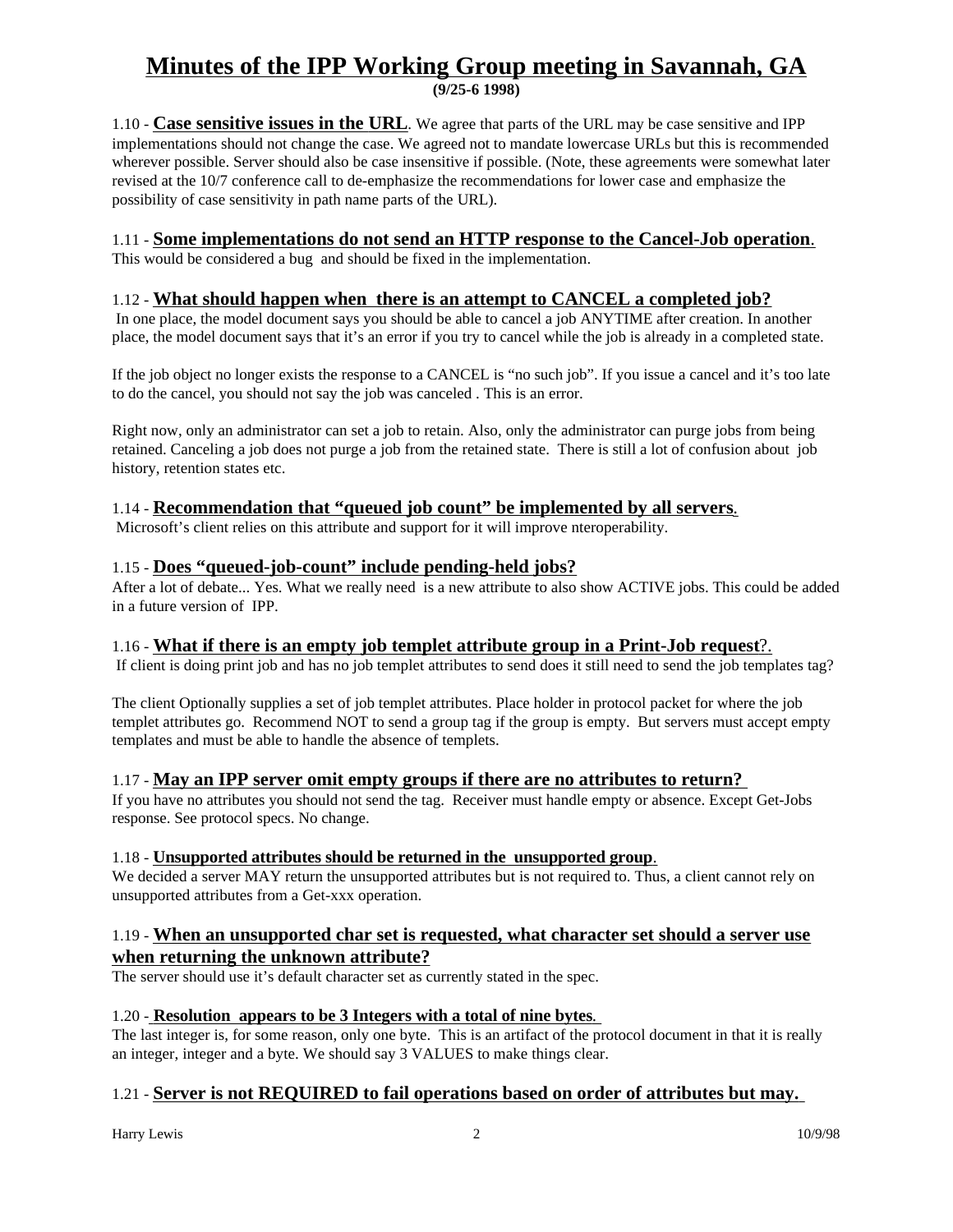**(9/25-6 1998)**

Client should be well behaved. Section 16 of model will be extracted into implementors guide which will potentially be issued as an informational RFC. The contents of the implementors guide should not conflict with the overall suite of proposed IPP standards.

## 1.22 - **If you pause the printer but keep sending data, the printer will ultimately throttle the client.**

Some printers might not be able to accept jobs while paused. Most printers will have some limit wherein they will not be able to accept more jobs when paused. This is working as designed. Just fix the test script or emphasize it's context.

## 1.23 - **Returning job-uri and job-id when "job-template" attributes are requested**.

Working as designed. Fix the script.

### 1.24 - **Definition of "success-attributes-substituted-or-ignored" and unsupported attribute values.**

This error code should be used for any unsupported value, not just for unsupported attributes. We need to clarify that "success-attributes-substituted-or-ignored" pertains not only to JOB operations, but to all operations where requested attributes are not supported. We see that even "sucessful-ok" is defined to only pertain to job operations. Needs some cleanup.

## 1.27 - **How to staple multiple documents but start each document on a new sheet**.

 It seems the multi-document behavior is not well specified. What good is a multi document definition where documents are not required to start on a new sheet?

## 1.28 - **What MUST an IPP object do if Create-Job never gets a follow-on operation?**

Implementation dependent. Recommend Time-out.

## 1.29 - **What does an IPP printer return in a Print-Job response if the job was canceled by an administrator before the client had supplied all the data and how do you stop the streaming of data?**

A (new) status code (job-terminated-during-transmision" or "server-job-canceled") should be sent from the server to the client. Error includes job-id if there is one but there is no guarantee one will have been created. When the client sees the fatal error it should stop transmitting. If the server thinks the client is ill behaved, the server can drop the connection.

#### 2.3 - **Can we allow clients and servers to support HTTP1.0 and not HTTP1.1?** We needed HTTP1.1 for chunking to facilitate streaming. But, if HTTP1.0 does not require a length on the header, perhaps chunking is not necessary.

You MUST support HTTP1.1 but are not required to reject 1.0 (although you may choose to). Be conservative about what you generate (client - HTTP1.1 preferred)... Be liberal in what you accept (Server HTTP1.0, 1.1). If a client starts off with 1.0, however, the server should not respond with 1.1 chunking.

## 2.4 - **HTTP get on an IPP printer's URI**.

Some printers allowed this to access the printer's web page. This is a good idea and should be encouraged in the implementor's guide. The standards should remain silent, however, on this topic. There were two interpretations of this. Port 80 or just exactly the URL of the printer (even if it includes :631). This may require further clarification. This does not override the URI provided in the more-info attribute.

2.5 - Too complex. Handle later.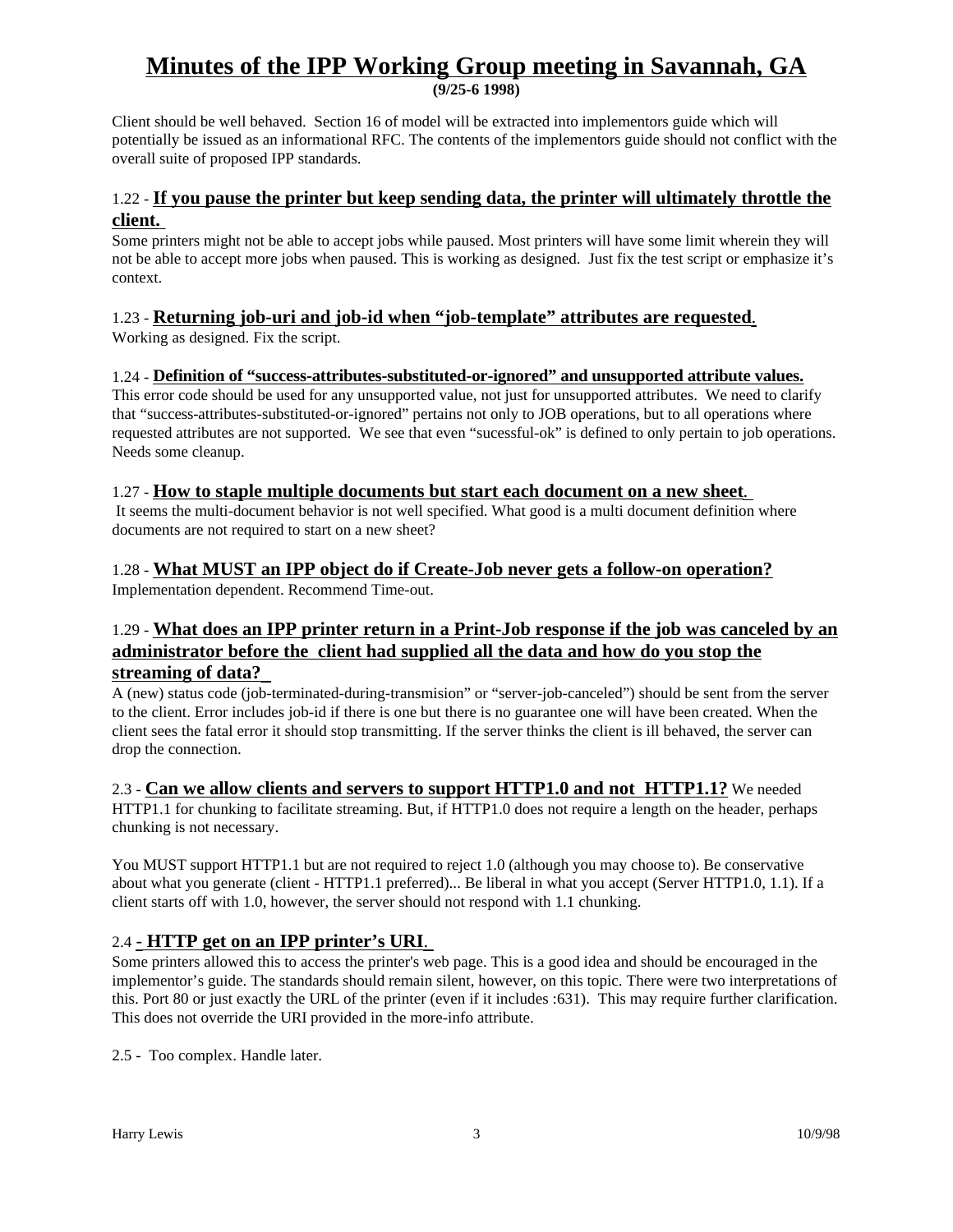**(9/25-6 1998)**

## 2.6 - **The possibility of fragmentation of HTTP is a fact of life that clients and servers both**

**must handle**. SUN's client provides a good test vehicle for this condition.

### 2.7 - **Chunking**.

If you are a 1.1 client you should anticipate the server may chunk responses. There is a way to ask for no chunks. Xerox to document the means. We need to be careful that a server does not use this method to ask the 1.1 client not to chunk. This could break things.

## 2.15 - **We agree with Carl that IPP specification should not be more specific about protocols we reference (HTTP) than the actual specifications for those protocols themselves**.

We should be aware that RFC2068 (HTTP1.1) is under revision. In the Protocol document, move the section about HTTP headers to the implementors guide. This section has the port 631 in it, however. We should not delete this entirely.

### 2.16 - **Use of HTTP1.1 as transprot**.

Reference HTTP1.1 RFC.

### 2.17 - **Support for receiving Chunks is required**.

Some existing web servers do not support this, however

## 2.18 - **This is another example where IPP should not further restrict the definition of HTTP1.1.**

We accept that "Expect: 100 Continue" is valid although we question whether or not it may have been dropped from the most recent drafts of HTTP1.1. Perhaps the statement "Client must not expect a response form an IPP server until the client has sent the entire request" is entirely pertaining to the IPP layer not HTTP, however... So HTTP1.1 Expect 100 continue is not the answer

#### 2.xx (New) - **Type URL into client w/o port number which port does it mean? 631 or 80?** Reference Protocol document "Note: even though port 631 is the IPP default, port 80 remains the default for an HTTP URI. Thus a URI for a printer using port 631

## **Other Issues pertaining to IPPv1.0**

## 1.30 - **Small job disappears from the device as the IPP server response is still being constructed**.

MUST contain an explicit port, e.g. "http://forest:631/pinetree".

The real problem is there needs to be more communication or some latency in job state in the system between the server and device. If the server is confident that the job completed then "Completed" would be a reasonable response. Else, there is no real way to define what the server should say.

### 1.32 - **Should a Get-Jobs result in a list of all jobs or only jobs submitted via IPP? If both, should the jobs be distinguished?**

The desire (and recommendation) is to list all the jobs and also have all IPP operations apply to all jobs. Thus, a job submitted via LPR could be canceled via IPP, for example. If some IPP operations (like Cancel) require access control, and the user is unknown on the non-IPP job, access would be considered anonymous.

#### 1.35 - **Names for enums?**

Correct the example in the protocol document.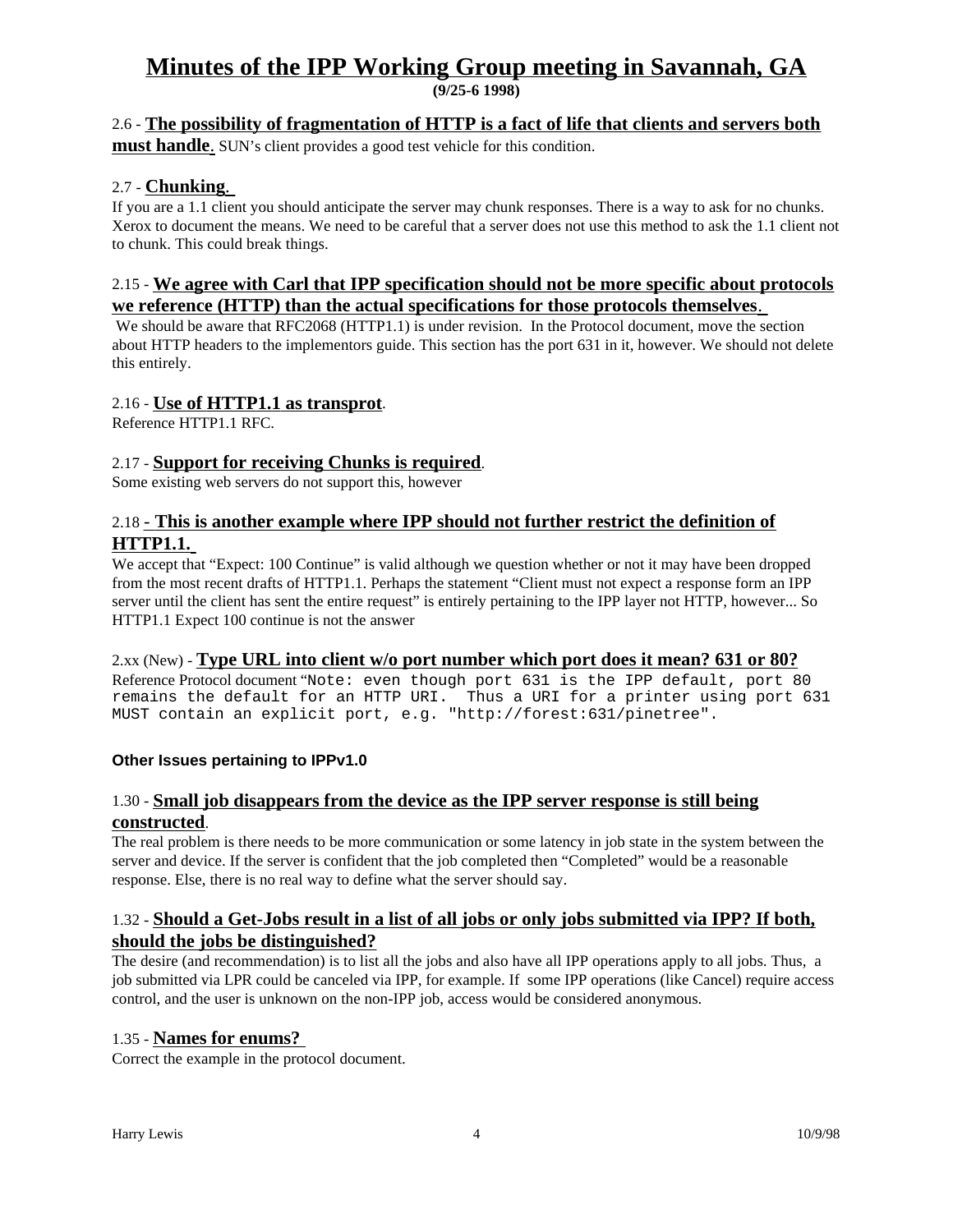**(9/25-6 1998)**

## 1.36 - **If you get a request ID of 0 (which is invalid) or if the request ID is somehow otherwise unintelligible, then what should the request ID be in the response?**

We need a special value. 0 is not a legal value for request ID so should we return 0? Does a server really have to reject a request ID of 0? This is a MIB issue not HTTP. But what about other forms of corruption? Every IPP request needs a response. The issue is, should you validate request Ids? Randy says you can't have a corrupt request ID. If you get 4 complete bytes, you just return the ID. If you never get to the point where you have received the entire request ID then use 0 in the return.

## 1.37 - **Value for empty sets**.

"None" in enums is different than "None" in keywords. No change except note in Implementors Guide

## 1.38 - **Syntax for Boolean**.

Remove the analogy to an enum.

## 1.39 - **If someone includes "my-jobs" in a request, then it is recommended they supply "requesting-user-name" but this is not necessary**.

It is typical, however, to detect user via the underlying transport.

2.8 - Examples should be fixed. If you know of a problem with an example, send this information to the editors.

2.11 - We agreed to move most of section 4 of the protocol document to the implementor's guide.

2.12 - Leave as is.

2.13 - Connection management recommendations will be moved to the implementors guide.

## 2.14 - **Relative vs. Absolute URI's**.

We should not require that a server reject the job URI if the request does not (semantically) match the job URI in the transport. In fact, we recommend servers be forgiving under these circumstances even though it is mandatory for the client to provide the job-uri.

## 1.40 - **Empty attribute and delimiter?**

Some server implementations do not add delimiters for empty attribute groups, and some client implementations assumed delimiters will always be there even if the attribute group is empty. We should clarify. Same issue as 1.17.

## 1.41 - **Spooling jobs is not a requirement for all IPP printers**. Some tests will not be applicable.

1.43 - see 2.14

1.44 - **Text or name with language is mandatory.** Many IPP implementations did not support text/name with language attributes, and some were crashed when they received "with language" attributes. Implementations should be fixed if they do not support.

1.5 - **Converting unknown characters**. Don't mandate converting unknown characters to question mark. Use whatever the system default behavior is for this condition.

## 1.28 - **What if Create-Job never gets an Add-Document, Send-Document or 'last-document' is never set to 'true'...**

The IPP object should close the job after some period of time and:

1. For spooling applications - move the job to the 'aborted' state with the 'aborted-by-system' job-state-reasons value set.

Harry Lewis 10/9/98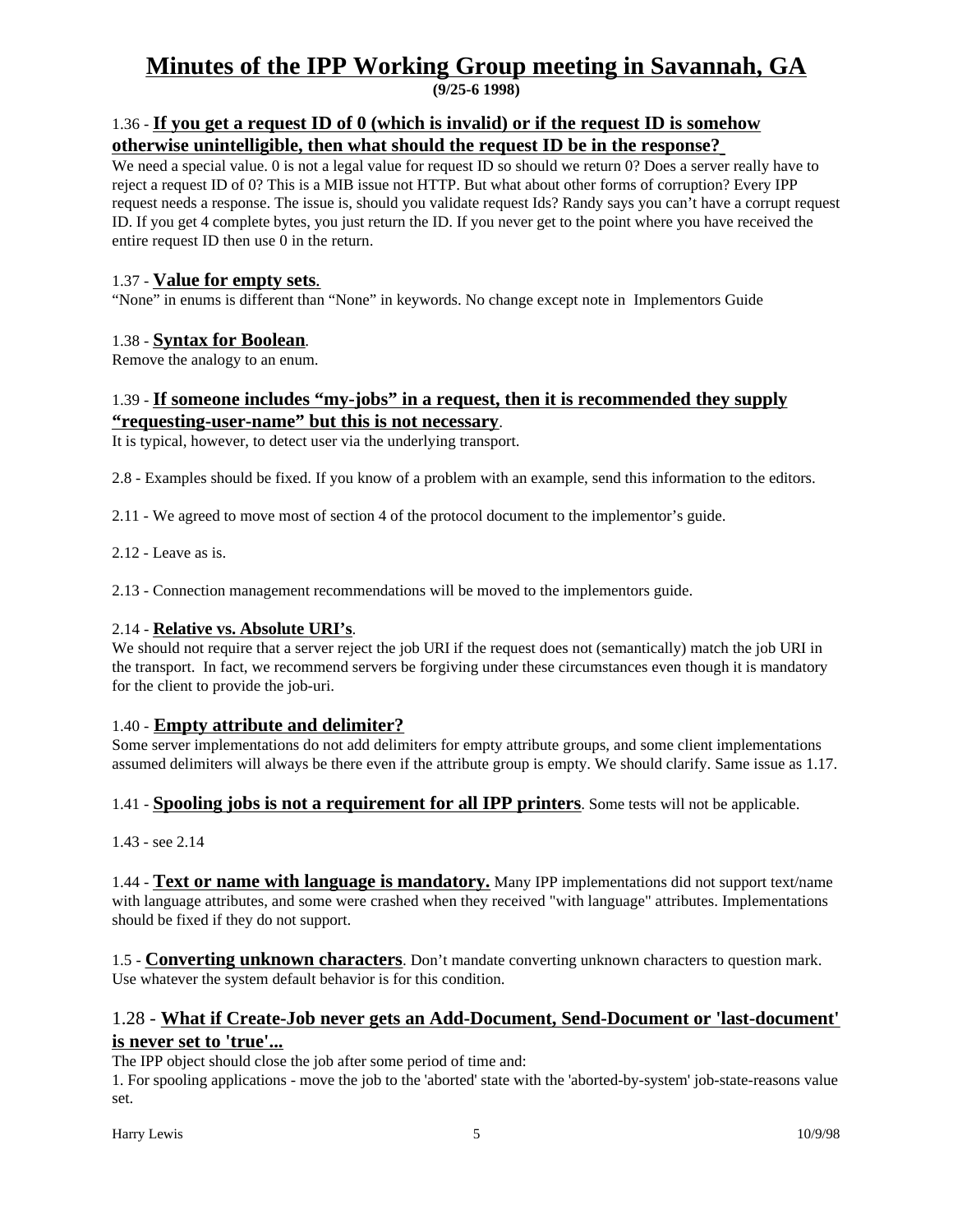**(9/25-6 1998)**

2. For non-spooling applications - move the job to the 'pending-held' state with a job-state-reason of "incomplete-job" and an administratively set time-out (between 30 sec and 4 min - see below.). 3. As a fallback - move the job to the 'pending' state and print the job? (A form of natural aging)

These instructions should be described in the Implementor's Guide. We are basically addressing system latencies that may occur during the process of performing a Create-Job group of operations. In general, the Create-Job is intended to flow as a rapid sequence of operations without large discontinuities in time between related operations. We should be cautious in defining a tuning attribute, here, and thereby effecting overall system performance. It is that it is not our intent for the sever to keep partially constructed jobs on hold for long periods of time. We couldn't actual agree on a figure but we expect it to be somewhere between 30 sec to 4 mins. The real number should be determined empirically and information updated in an implementor's guide.

## 1.33 - **Equality between different syntax's?**

When checking for equality or containment (e.g., "IF NOT in the Printer object's 'job-hold-until-supported' attribute ...") is value type considered? Is a value of type 'nameWithoutLanguage' considered equal to a value of type 'nameWithLanguage' if the default language for the context of the 'nameWithoutLanguage' value is the same as the language explicit in the 'nameWithLanguage' value?

Yes, under these circumstances, but not if the defaults are different because then the semantics implied by the values may not match.

Can a 'name' match a 'keyword'?

Yes, possibly, under these circumstances but not in general. (Need clarification on the question).

IF a 'nameWithoutLanguage' value in the appropriate natural language context CAN match a 'nameWithLanguage' value, is there any harm (other than a negligible increase in network bandwidth consumption) in an application promoting ALL 'name' and 'text' attribute values to 'nameWithLanguage' and 'textWithLanguage' values?

No harm... Another way to state the question is if a client sends an attribute then queries it, must the tagging be identical in the response... We said no.

Keywords are intended to be localized by the client. Keywords on the wire are not localized, however. If the server also supports some administratively defined names, the client realizes these are already localized by the server. Administrator has defined a name and the client can supply that either with or without language.

1.34 - **Equality between "natural language" tags.** Is natural language considered when comparing 'name' attributes (e.g., "job-originating-user-name", "media", "job-hold-until-supported")?

No if you are referring to Keywords (which do not have natural language). Yes when comparing attribute values which are Names.

[Assertion: ALL 'text' and 'name' attributes have an associated natural language, either explicitly or implicitly.] If so, how strict is the comparison? Does "en" match "en-us", for example?

Comparison should be strict in general but there is some overlap as a function of the languages themselves.

#### 1.25 - **New groups can be added. We need a mechanism for registering them**.

1.26 - **What about unsupported attribute syntax's?** Does the implementation respond as if the attribute or value were not supported? If so, then Section 3.2.1.2 should add this condition to the list.

Yes - Needs to be explained. Send back the original syntax and the value.

Harry Lewis 10/9/98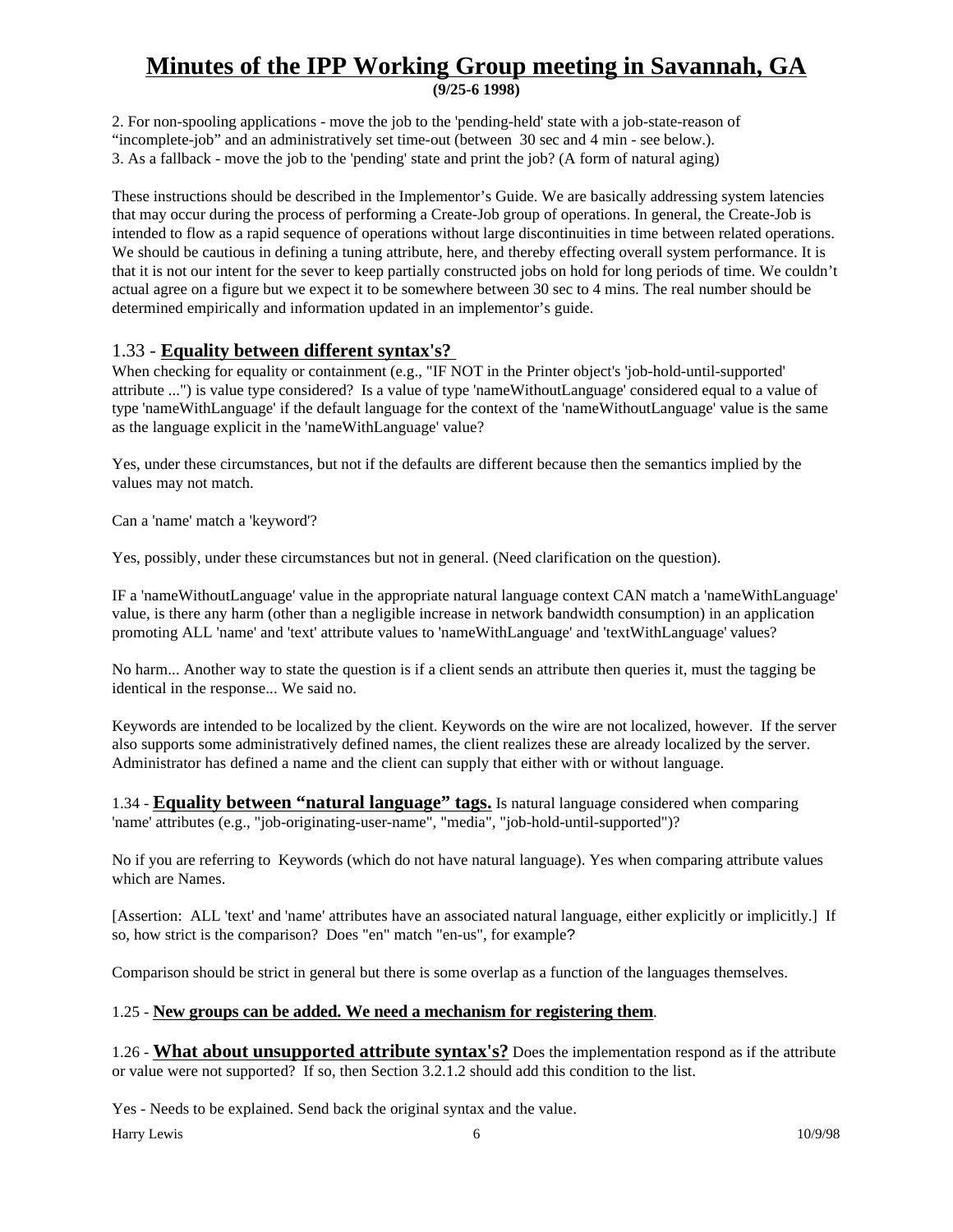**(9/25-6 1998)**

#### 1.31 - Not a problem

#### 2.9 -**Do we need a SIGNED-INTEGER?**

Section 3.2 of the Encoding document provides the following explicit definitions: "SIGNED-BYTE = BYTE" and "SIGNED-SHORT = 2BYTE". For consistency, we might want to have a similar definition for SIGNED-INTEGER (i.e.,. "SIGNED-INTEGER = 4BYTE").

Fix the document by adding to the formal grammar.

## 2.10 - **Is it obvious to everyone that the "job-attributes" tag is what needs to be used to signal the start of the job-template attributes in a job submission?** It wasn't to me until I saw an example in section 9.

The protocol document needs a clarification.

#### Review of new operations

1. When you "Release-Job" you don't know if it went into pending or processing. Should the job state be returned? No. For example, Cancel-Job does not return the job state. If you want to know the state you can query. The rest of the document needs to be edited to remove lines like (99)... Return indicated new job state. (line 59).

2. Printer operations are also specified as returning the new state if state changes. This, should be removed from the spec. (line 285)

3. These changes will be made and the document will be issued for last call in the PWG.

#### **Review IPP scheme**

If you start with ipp://xxx on the request line, this will be mapped to http://xxx:631 over the wire. References to URL's in the MIME body, itself, are unchanged. If a client does not follow the IPP scheme and sends HTTP URL's these get returned unaltered in the response.

We are confused about the scenario where, if IPP URI's are generated by administrators and security parameters are part of the URI, then the client must use whatever security is indicated in the printer URL including, possibly, more than one security scheme, if the URI indicates more than one security parameter. For a simpler case, using just TLS, there is no use in trying to invoke the URL following conversion from IPP to HTTP URI, unless TLS is supported. How does the user know the difference, in the directory, between secure and non-seucre? It seems like there needs to be two URL's in that case. The lack of clarity on these topics is a clear indication that a security implementor's guide or improved drafts is necessary from the security's group in the IETF.

There was further interesting but rather unfruitful discussion regarding security. While there may be some specific, unique printing related security requirement which we should be addressing, general HTTP security is beyond the scope of the IPP working group as a whole.

We are waiting for a draft for TLS over HTTP which hasn't surfaced. We need to review the latest DAA and HTTP drafts. These specs tend to be rather long and complicated and difficult to understand. It will obviously take some tome for us to digest, prototype and then bakeoff these items.